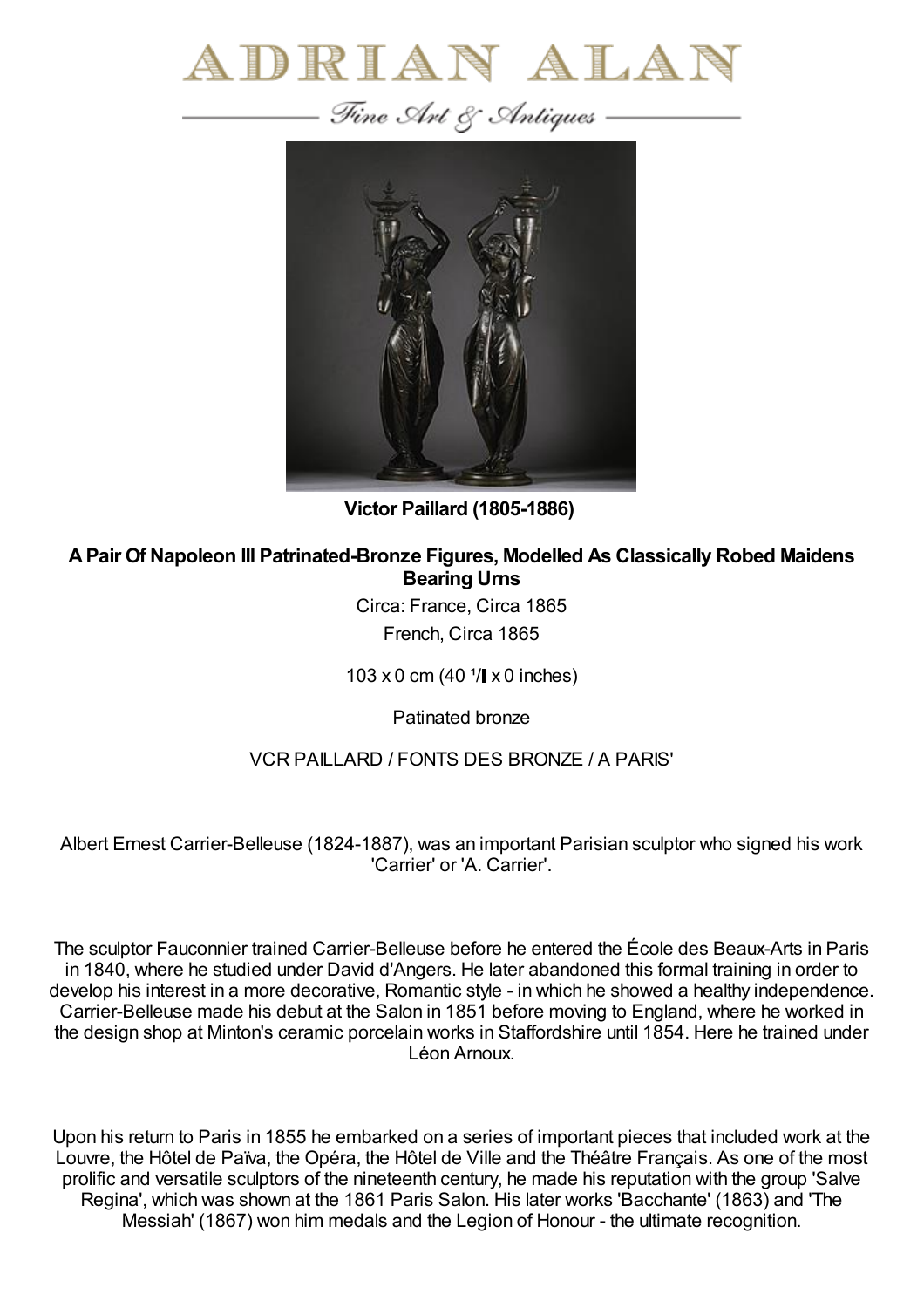In the last years of the Second Empire he executed many public commissions and was highly regarded by Napoléon III, who referred to him as 'our Clodion'.

Carrier-Belleuse worked in every medium, both traditional and modern, even experimenting with galvanoplasty and electroplating. His combination of materials, such as porcelain for the features of his bronze statuettes, anticipated the chryselephantine figures of the turn of the century. In 1875 he was appointed Director of Works at the Sèvres porcelain factory. He employed a galaxy of rising young sculptors as assistants, who at one time or another included Rodin and Mathurin Moreau, though his own work showed little sympathy with the modern movement which Rodin was instrumental in developing. His bronzes include many busts of historic and contemporary celebrities, classical and allegorical figures, figures in period costume, nude statuettes, bas-reliefs and even sculptural staircases and interior decoration.

Victor Paillard (French, 1805-1886)

A Pair Of Napoleon III Patinated-Bronze Figures, Modelled As Classically Robed Maidens Bearing Urns.

The models attributed to Albert-Ernest Carrier-Belleuse (French, 1824-1887).

Each with oval stamp 'VOR PAILLARD / FANTS DES BRONZE / A PARIS'

France, Circa 1865

## **Literature:**

Meyer, Jonathan. Great Exhibitions - London, New York, Paris, Philadelphia, 1851-1900, Antique Collectors' Club, (Woodbridge, UK), 2006; p 194.

Mestdagh, Camille & Lécoules, Pierre. L'Ameublement d'Art Français, 1850-1900, Les Editions de L'Amateur, (Paris), 2010; pps. 61, 150.

Segard, Achille. A. Carrier-Belleuse, H. Champion, (Paris), 1928.

## **Artist description:**

Victor Paillard (1805 -1886) established himself as a maker of 'bronzes of art and furnishing' in the year 1830 at 105 Boulevard Beaumarchais , Paris, and later 6 Rue Saint-Clarde. He initially specialised in producing small objects including candelabra and statuettes and exhibited at the Fine Arts & Industry Exhibition in 1839. He continued to exhibit at many of the International Exhibitions held during the Nineteenth Century including a Louis XV style gilt bronze clock and a group of tableware and sculptures at the LondonGreat Exhibition of 1851.

Paillard first exhibited his work at the Exposition des produits de l'industrie in 1839. He had been experimenting with gilt and silvered bronze since 1839, and by 1851 his fine technique caused great admiration at the LondonGreat Exhibition where he exhibited. E. Beres said 'Mr. V. Paillard excels in